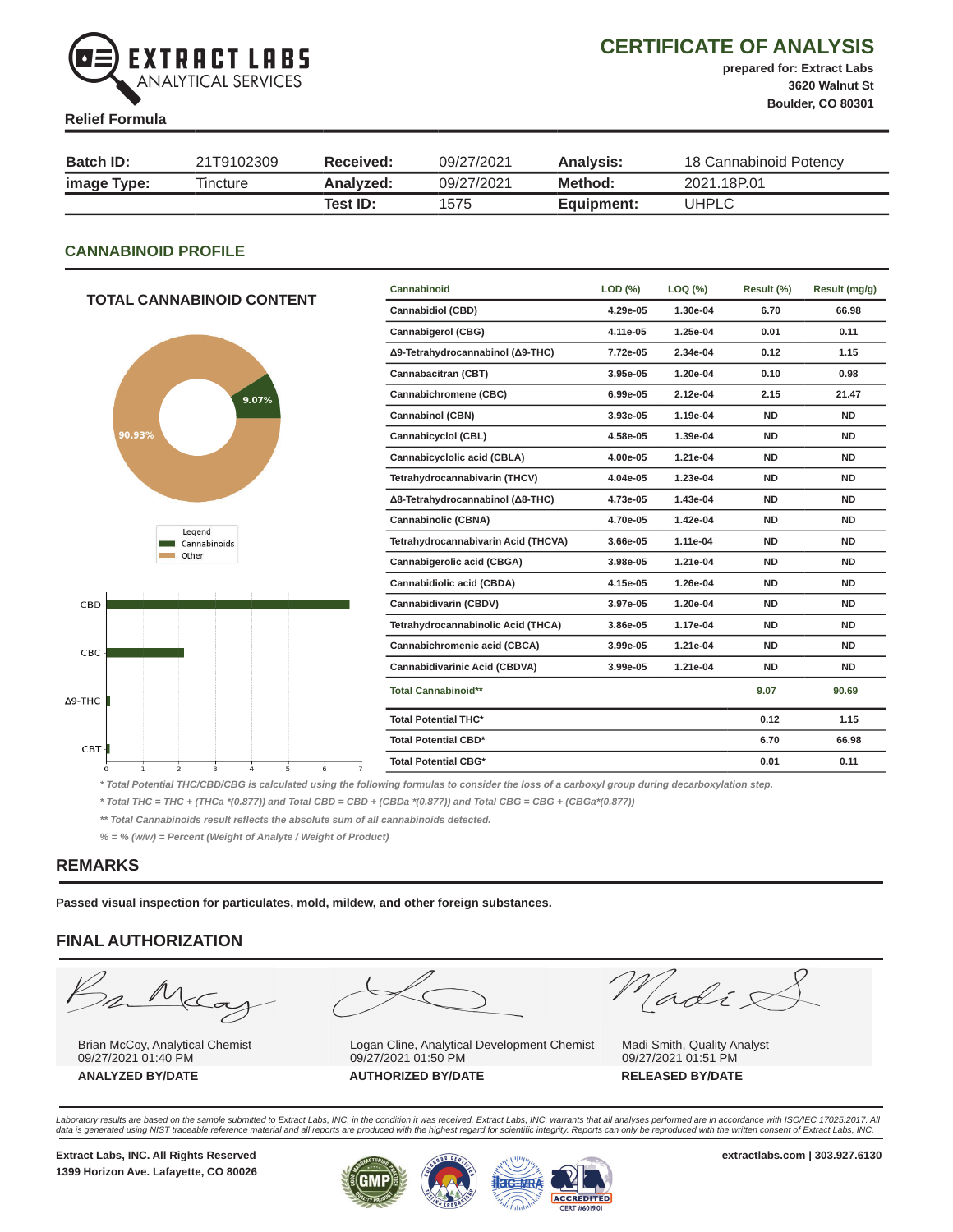

# CERTIFICATE OF ANALYSIS

prepared for: Extract Labs 3620 Walnut St Boulder, CO 80301

#### Relief Formula

| <b>Batch ID:</b> | 21T9102309 | Received: | 09/27/2021 | <b>Analysis:</b> | Residual Solvents |
|------------------|------------|-----------|------------|------------------|-------------------|
| image Type:      | Tincture   | Analyzed: | 09/28/2021 | Method:          | 2021.RS.01        |
|                  |            | Test ID:  | 1576       | Equipment:       | <b>GCMS</b>       |

#### RESIDUAL SOLVENTS

| <b>SOLVENT</b>           | <b>REPORTABLE RANGE</b> | <b>RESULT (ppm)</b> |
|--------------------------|-------------------------|---------------------|
| Acetone                  | $100 - 1000$            | *ND                 |
| Acetonitrile             | $100 - 1000$            | *ND                 |
| <b>Benzene</b>           | $0.2 - 4$               | *ND                 |
| <b>Butanes</b>           | $100 - 1000$            | *ND                 |
| <b>Ethanol</b>           | $100 - 1000$            | *ND                 |
| <b>Ethyl Acetate</b>     | $100 - 1000$            | *ND                 |
| Heptane                  | $100 - 1000$            | *ND                 |
| <b>Hexanes</b>           | $6 - 120$               | *ND                 |
| <b>Isopropyl Alcohol</b> | $100 - 1000$            | *ND                 |
| Methanol                 | $100 - 1000$            | *ND                 |
| <b>Pentanes</b>          | $100 - 1000$            | *ND                 |
| Propane                  | $100 - 1000$            | *ND                 |
| <b>Toluene</b>           | $18 - 360$              | *ND                 |
| <b>Xylenes</b>           | 43 - 860                | *ND                 |

\*ND = Below Reportable Range

# REMARKS

Passed visual inspection for particulates, mold, mildew, and other foreign substances.

# FINAL AUTHORIZATION

mMcCa

Brian McCoy, Analytical Chemist 09/28/2021 09:41 AM



Logan Cline, Analytical Development Chemist 09/28/2021 10:36 AM ANALYZED BY/DATE AUTHORIZED BY/DATE RELEASED BY/DATE

Madix

Madi Smith, Quality Analyst 09/28/2021 12:10 PM

Laboratory results are based on the sample submitted to Extract Labs, INC, in the condition it was received. Extract Labs, INC, warrants that all analyses performed are in accordance with ISO/IEC 17025:2017. All<br>data is ge

1399 Horizon Ave. Lafayette, CO 80026

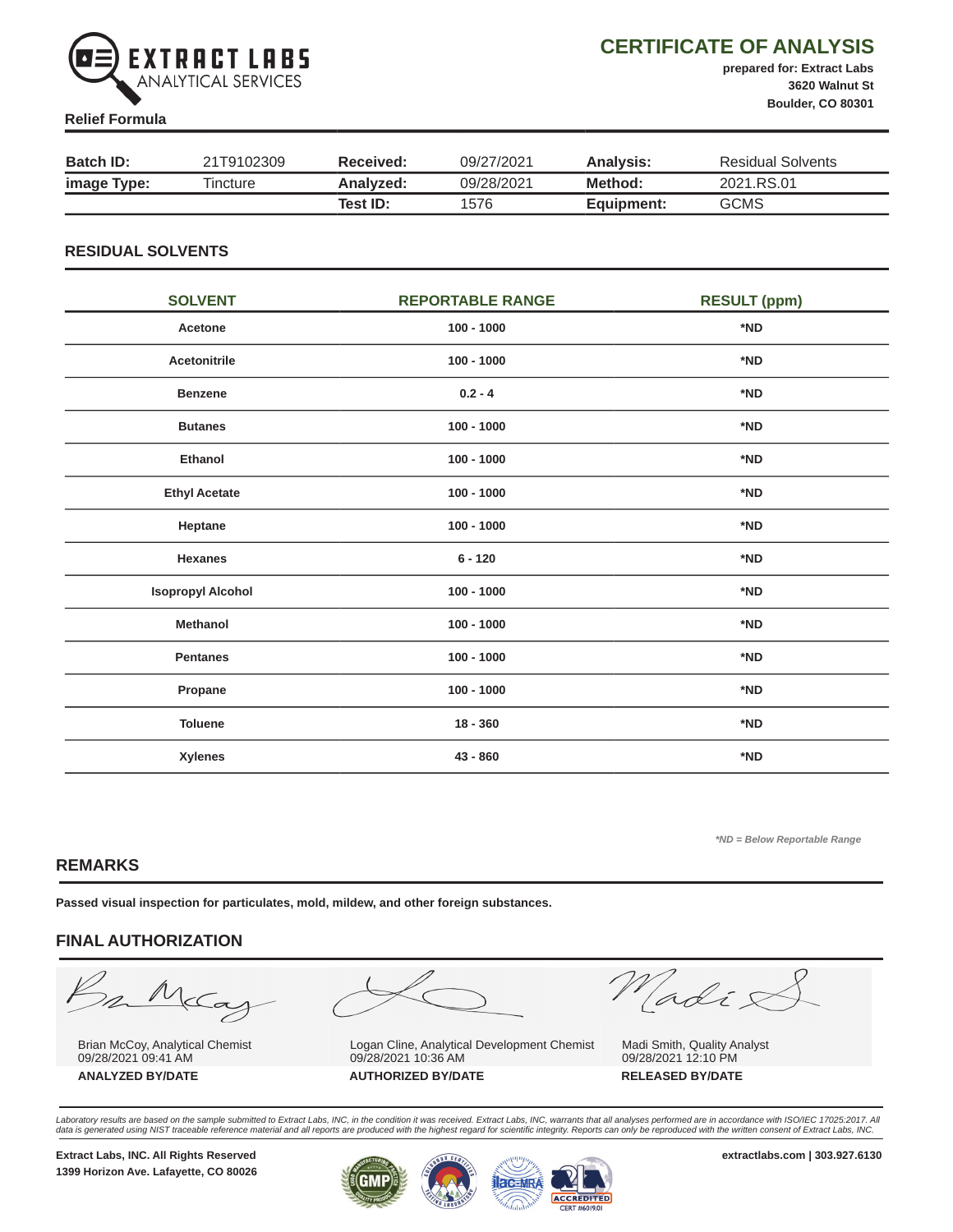**Relief Formula 1800mgCBD:600mgCBC Sample Matrix: CANNABIS & HEMP BEYOND COMPLIANCE** CBD/HEMP Derivative Products **721 Cortaro Dr.** (Ingestion) **Sun City Center, FL 33573 www.acslabcannabis.com License No.** 800025015 **Certi¦cate of Analysis FL License #** CMTL-0003 **CLIA No.** 10D1094068 **Compliance Test Batch #** 21T9102309 **Extract Labs Test Reg State:** Oregon **Production Facility:** Extract Labs **Production Date:** 2021-09-24 **Batch Date:** 2021-09-24 **1399 Horizon Ave. Extracted From:** Hemp **Lafayette, CO 80026 Initial Gross Weight:** 18.816 g **Order #** EXT210924-020001 **Order Date:** 2021-09-24 **Sample #** AABY915 **Sampling Date:** 2021-09-28 **Lab Batch Date:** 2021-09-28 **Completion Date:** 2021-10-01 **Microbiology (qPCR) Passed** Sample Name: Relief<br>(1993) Cooper / Bond<br>Batch DISKU: ETT 9/02 Extract **THE 198** 9-24  $\frac{1}{2179 \times 225 \times 10^{-14}}$ Product Image **Potency Panel Not Included**

dn Ćπ Xueli Gao Lab Toxicologist





Definitions and Abbreviations used in this report: \*Total CBD = CBD + (CBD-A \* 0.877), \*Total CBDV = CBDV + (CBDVA \* 0.87), \*CDd TCDVA \* 0.87), \*CDd TCDVA \* 0.877, \*Otal TCDC + THCVA \* 0.877, \*Otal TCBO + CBD + (CBNA \* 0.8

This report shall not be reproduced, without written approval, from ACS Laboratory. The results of this report relate only to the material or product<br>analyzed. Test results are confidential unless explicitly waived otherwi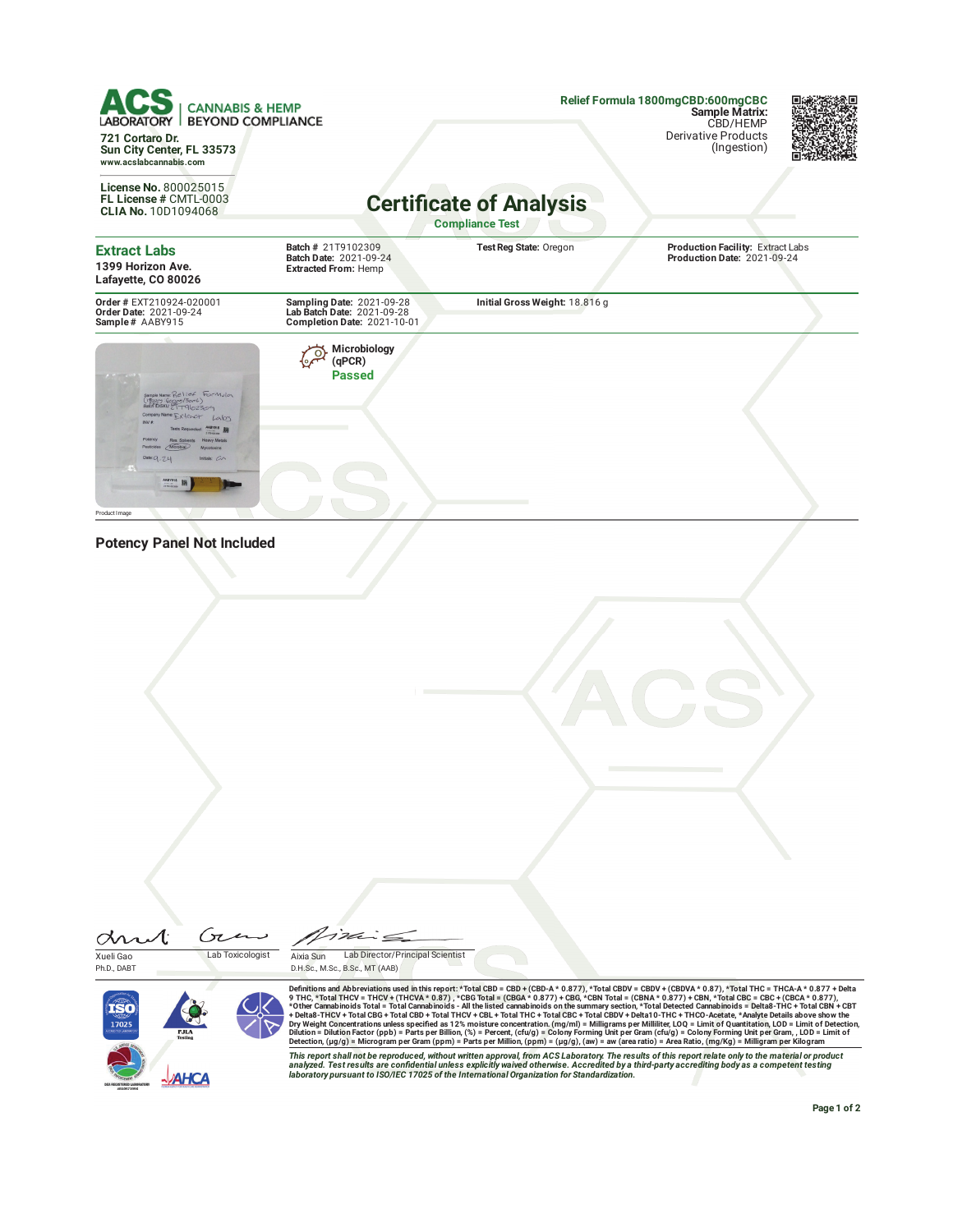| <b>CANNABIS &amp; HEMP</b><br><b>BEYOND COMPLIANCE</b><br>ABORATORY<br>721 Cortaro Dr.<br>Sun City Center, FL 33573 |                                                                                        |                                                                                                                                                                                                                                                                                                                                                                                                                                                                                                                                                                                                                                                                                                                                                                                                                                                                                                                                                                                                                                                                                                                                                                        | Relief Formula 1800mgCBD:600mgCBC<br><b>Sample Matrix:</b><br>CBD/HEMP<br><b>Derivative Products</b><br>(Ingestion) |                         |  |  |
|---------------------------------------------------------------------------------------------------------------------|----------------------------------------------------------------------------------------|------------------------------------------------------------------------------------------------------------------------------------------------------------------------------------------------------------------------------------------------------------------------------------------------------------------------------------------------------------------------------------------------------------------------------------------------------------------------------------------------------------------------------------------------------------------------------------------------------------------------------------------------------------------------------------------------------------------------------------------------------------------------------------------------------------------------------------------------------------------------------------------------------------------------------------------------------------------------------------------------------------------------------------------------------------------------------------------------------------------------------------------------------------------------|---------------------------------------------------------------------------------------------------------------------|-------------------------|--|--|
| www.acslabcannabis.com                                                                                              |                                                                                        |                                                                                                                                                                                                                                                                                                                                                                                                                                                                                                                                                                                                                                                                                                                                                                                                                                                                                                                                                                                                                                                                                                                                                                        |                                                                                                                     |                         |  |  |
| License No. 800025015<br>FL License # CMTL-0003<br><b>CLIA No. 10D1094068</b>                                       |                                                                                        | <b>Certificate of Analysis</b><br><b>Compliance Test</b>                                                                                                                                                                                                                                                                                                                                                                                                                                                                                                                                                                                                                                                                                                                                                                                                                                                                                                                                                                                                                                                                                                               |                                                                                                                     |                         |  |  |
| <b>Extract Labs</b><br>1399 Horizon Ave.<br>Lafayette, CO 80026                                                     | Batch # 21T9102309<br>Batch Date: 2021-09-24<br><b>Extracted From: Hemp</b>            | Test Reg State: Oregon                                                                                                                                                                                                                                                                                                                                                                                                                                                                                                                                                                                                                                                                                                                                                                                                                                                                                                                                                                                                                                                                                                                                                 | Production Facility: Extract Labs<br>Production Date: 2021-09-24                                                    |                         |  |  |
| Order # EXT210924-020001<br>Order Date: 2021-09-24<br>Sample# AABY915                                               | Sampling Date: 2021-09-28<br>Lab Batch Date: 2021-09-28<br>Completion Date: 2021-10-01 | Initial Gross Weight: 18.816 g                                                                                                                                                                                                                                                                                                                                                                                                                                                                                                                                                                                                                                                                                                                                                                                                                                                                                                                                                                                                                                                                                                                                         |                                                                                                                     |                         |  |  |
| <b>Microbiology (qPCR)</b><br>ည<br>Specimen Weight: 275.000 mg                                                      |                                                                                        |                                                                                                                                                                                                                                                                                                                                                                                                                                                                                                                                                                                                                                                                                                                                                                                                                                                                                                                                                                                                                                                                                                                                                                        |                                                                                                                     | <b>Passed</b><br>(qPCR) |  |  |
| Dilution Factor: 1.000                                                                                              |                                                                                        |                                                                                                                                                                                                                                                                                                                                                                                                                                                                                                                                                                                                                                                                                                                                                                                                                                                                                                                                                                                                                                                                                                                                                                        |                                                                                                                     |                         |  |  |
| Analyte                                                                                                             | Result                                                                                 | Analyte                                                                                                                                                                                                                                                                                                                                                                                                                                                                                                                                                                                                                                                                                                                                                                                                                                                                                                                                                                                                                                                                                                                                                                | Result                                                                                                              |                         |  |  |
| <b>Total Aerobic Count</b><br>Total Enterobacteriaceae                                                              | Passed<br>Passed                                                                       | <b>Total Coliform</b><br>Total Yeast/Mold                                                                                                                                                                                                                                                                                                                                                                                                                                                                                                                                                                                                                                                                                                                                                                                                                                                                                                                                                                                                                                                                                                                              | Passed<br>Passed                                                                                                    |                         |  |  |
|                                                                                                                     |                                                                                        |                                                                                                                                                                                                                                                                                                                                                                                                                                                                                                                                                                                                                                                                                                                                                                                                                                                                                                                                                                                                                                                                                                                                                                        |                                                                                                                     |                         |  |  |
| $\sigma$                                                                                                            | 1262                                                                                   |                                                                                                                                                                                                                                                                                                                                                                                                                                                                                                                                                                                                                                                                                                                                                                                                                                                                                                                                                                                                                                                                                                                                                                        |                                                                                                                     |                         |  |  |
| Lab Toxicologist<br>Xueli Gao                                                                                       | Lab Director/Principal Scientist<br>Aixia Sun                                          |                                                                                                                                                                                                                                                                                                                                                                                                                                                                                                                                                                                                                                                                                                                                                                                                                                                                                                                                                                                                                                                                                                                                                                        |                                                                                                                     |                         |  |  |
| Ph.D., DABT<br>17025                                                                                                | D.H.Sc., M.Sc., B.Sc., MT (AAB)                                                        | Definitions and Abbreviations used in this report: *Total CBD = CBD + (CBD-A * 0.877), *Total CBDV = CBDV + (CBDVA * 0.87), *Total THC = THCA-A * 0.877 + Delta<br>9 THC, *Total THCV = THCV + (THCVA * 0.87), *CBG Total = (CBGA * 0.877) + CBG, *CBN Total = (CBNA * 0.877) + CBN, *Total CBC = CBC + (CBCA * 0.877),<br>*Other Cannabinoids Total = Total Cannabinoids - All the listed cannabinoids on the summary section, *Total Detected Cannabinoids = Delta8-THC + Total CBN + CBT<br>+ Delta8-THCV + Total CBG + Total CBD + Total THCV + CBL + Total THC + Total CBC + Total CBDV + Delta10-THC + THCO-Acetate, *Analyte Details above show the<br>Dry Weight Concentrations unless specified as 12% moisture concentration. (mg/ml) = Milligrams per Milliliter, LOQ = Limit of Quantitation, LOD = Limit of Detection,<br>Dilution = Dilution Factor (ppb) = Parts per Billion, (%) = Percent, (cfu/g) = Colony Forming Unit per Gram (cfu/g) = Colony Forming Unit per Gram, , LOD = Limit of<br>Detection, (µg/g) = Microgram per Gram (ppm) = Parts per Million, (ppm) = (µg/g), (aw) = aw (area ratio) = Area Ratio, (mg/Kg) = Milligram per Kilogram |                                                                                                                     |                         |  |  |
|                                                                                                                     |                                                                                        | This report shall not be reproduced, without written approval, from ACS Laboratory. The results of this report relate only to the material or product<br>analyzed. Test results are confidential unless explicitly waived otherwise. Accredited by a third-party accrediting body as a competent testing<br>laboratory pursuant to ISO/IEC 17025 of the International Organization for Standardization.                                                                                                                                                                                                                                                                                                                                                                                                                                                                                                                                                                                                                                                                                                                                                                |                                                                                                                     | Page 2 of 2             |  |  |